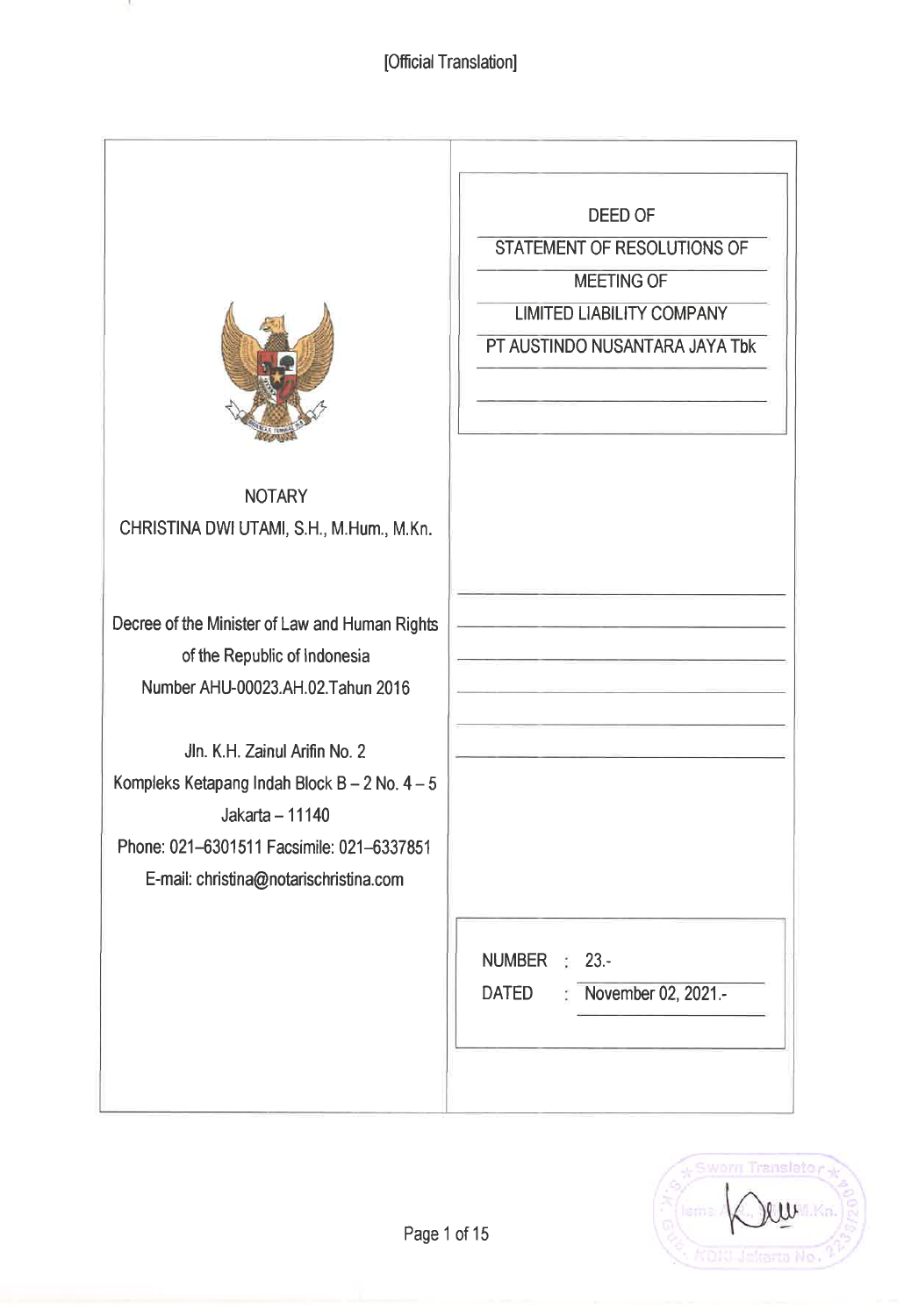CHRISTINA DWI UTAMI, SH, MHum, MKn

#### NOTARY OF CENTRAL JAKARTA ADMINISTRATION CITY

# STATEMENT OF RESOLUTIONS OF MEETING OF LIMITED LIABILITY COMPANY

#### PT AUSTINDO NUSANTARA JAYA TbK

### Number: 23.

- 0n this day, Tuesday, dated 02-11-2021 (the second day of November of the year two thousand twenty one).-----

- At 14.00 WIB (fourteen Western Indonesia Standard Time).-------------------------------

- Appear before me, CHRISTINA DWI UTAMI, Sarjana Hukum, Magister Humaniora, Magister Kenotariatan, Notary in West Jakarta Adminisfation City, in the presence of the witnesses who have been known to me, Notary, and whose names will be mentioned at the end of this deed:-----------

- Mister NAGA WASKITA, born in Tanjung Pinang, on 31-01-1974 (the thirty first day of January of the year one thousand nine hundred seventy four), private person, lndonesian Citizen, residing in South Jakarta, Apartemen The Peak Tower Renais 178, Jalan Setiabudi Raya Number 9, Neighborhood Association 002, Administrative Unit 002, Setia Budi Sub-disfict, Setia Budi District, the holder of Resident Identification Card number 3174013101740014;--------------------

- According to his statement in this matter acting as the attorney-in-fact, as contained in the deed of Minutes drawn up by me, Notary, dated this day, number 22, of the Extraordinary General Meeting of Shareholders of Limited Liability Company PT AUSTINDO NUSANTARA JAYA Tbk, domiciled in South Jakarta, and having head office at Menara BTPN, 40<sup>th</sup> Floor, Jalan Doktor Ide Anak Agung Gde Agung Kaveling 5.5. - 5.6, Kawasan Mega Kuningan (hereinafrerwill be referred to as the Company), whose amendment to its entire articles of association is contained in the deed drawn

 $\mathcal{W}$ 

Notary's seal affixed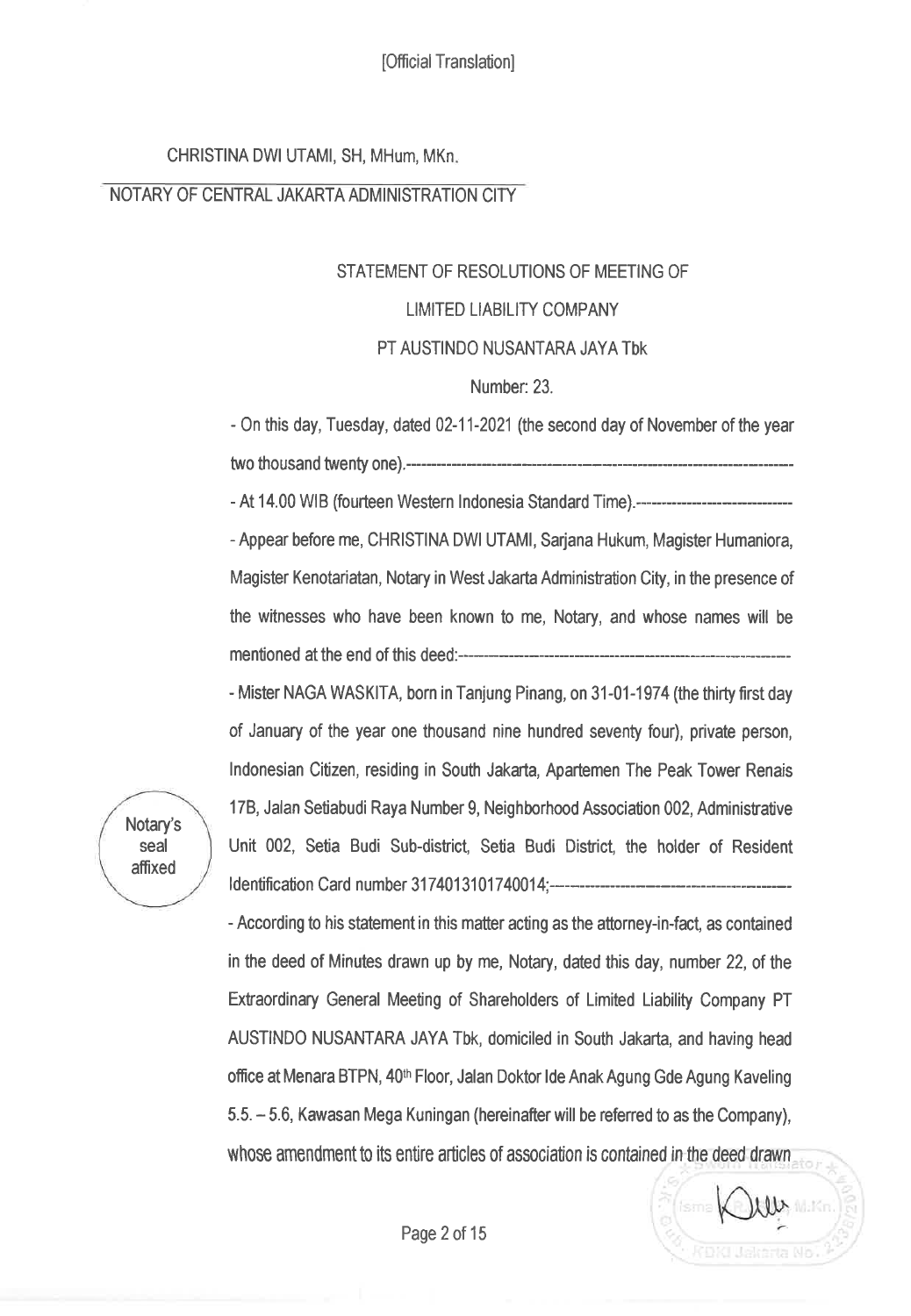up before me, Notary, dated 09-06-2021 (the ninth day of June of the year two thousand twenty one), number 74, the notification on which amendment to its articles of association has been received and recorded in the Legal Entity Administration System of the Ministry of Law and Human Rights of the Republic of lndonesia, as evidenced by its Letter, dated 06-07-2021 (the sixth day of July of the year two thousand twenty one), n umber AHU-AH. 01 . 03-042095 1 .-------------

- The appearer has been known to me, Notary.---

- The appearer by acting as mentioned above firstly explains:-----\*

- Whereas on Tuesday, dated 02-11-2021(the second day of November of the year two thousand twenty one), taking place at Menara BTPN, 40<sup>th</sup> Floor, Jalan Doktor Ide Anak Agung Gde Agung Kaveling 5.5-5.6, Kawasan Mega Kuningan, Jakarta 12950, at 13.33 WIB (thirty three minutes past thirteen Western lndonesia Standard Time) up to 13.50 WB (nfty minutes past thirteen Western lndonesia Standard Time), the Company has convened the Extraordinary General Meeting of Shareholders (hereinafter will be referred to as the "MEETING"), set out in the deed of Minutes drawn up by me, Notary, dated this day, number 22

- Whereas the MEETING is chaired by Mister ADRIANTO MACHRIBIE REKSOHADIPRODJO as the (lndependent) President Commissioner of the Company, who has been appointed by the Board of Commissioners of the Company, in accordance with the provisions of Article 13 paragraph 1 of the Articles of Association of the Company;--------

- Whereas the procedure for the convening of this Meeting has complied with the provisions of the Articles of Association of the Company and the Regulations of the Financial Services Authority regarding Plan and Convening of General Meeting of Shareholders of Public Company. The Convening of this Meeting has used the application for the convening of elecfonic General Meeting of Shareholders or the Electronic General Meeting System ("eASY.KSEI') provided by Limited Liability Company PT Kustodian Sental Efek lndonesia;--------------:-----------:----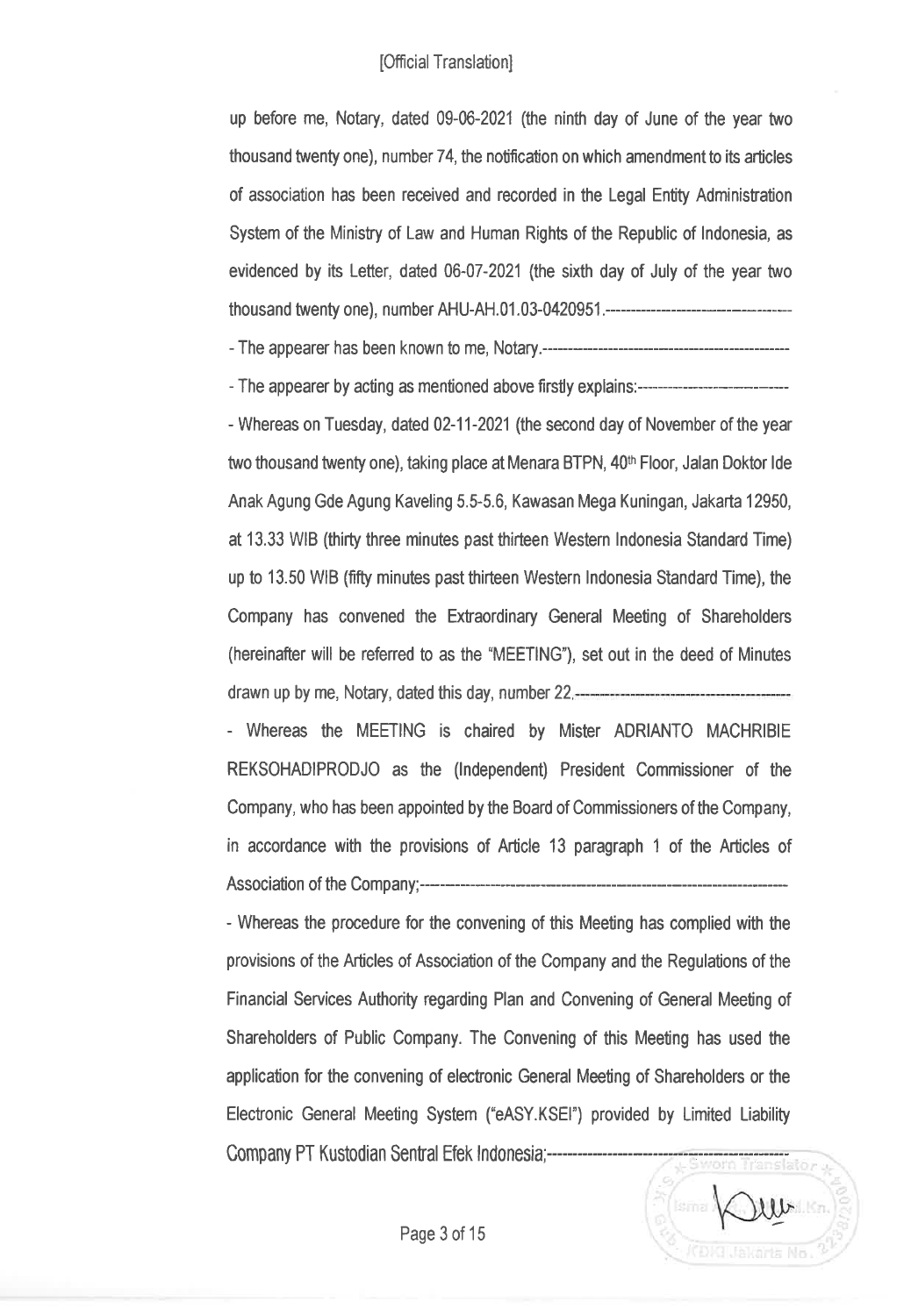Refated to the announcement and notice for the MEETING, the Company has carríed out the following matters:---

- a. Deliver notification letter regarding the agenda of the MEETING to the Financial Services Authority ("OJK") on 10-09-2021 (the tenth day of September of the year two thousand twenty one).-----
- b. Announcement for the MEETING has been made on 17-09-2021 (the seventeenth day of September of the year two thousand twenty one) and the notice for the MEETING has been given on 04-10-2021 (the fourth day of October of the year two thousand twenty one).-----
- c. Announcement and notice for the MEFIING aforesaid have been delivered through (i) the e-GMS website provided by Limited Liability Company PT Kustodian Sentral Efek Indonesia ("eASY.KSEI"), (ii) the website of Limited Liability Company PT Bursa Efek lndonesia, and (iii) the website of the Company.-

- Whereas the shares which are præent and/or represented in the MEETING are totaling to 3,071,214,968 (three billion seventy one million two hundred fourteen thousand nine hundred sixty eight) shares or representing 92.729% (ninety two point seven two nine percent) from 3,312,047,488 (three billion three hundred twelve million forty seven thousand four hundred eighty eight) shares which are constituting the total number of the entire shares with valid voting rights which have been issued by the Company (afier subfæted by the total number of shares which have been repurchased by the Company/treasury stock) and, therefore, the provisions on the attendance quorum as stipulated in Article 40 paragraph 1 of Law number 40 of the year 2007 (two thousand seven) regarding Limited Liability Company (Company Law) as well as Article 14 paragraph 1 letter a of the Articles of Association of the Company have been complied with;--------------------

- Whereas in the MEETING, have been adopted resolutions regarding the composition of the Board of Commisioners and the Board of Directors of the

 $\mathcal{W}$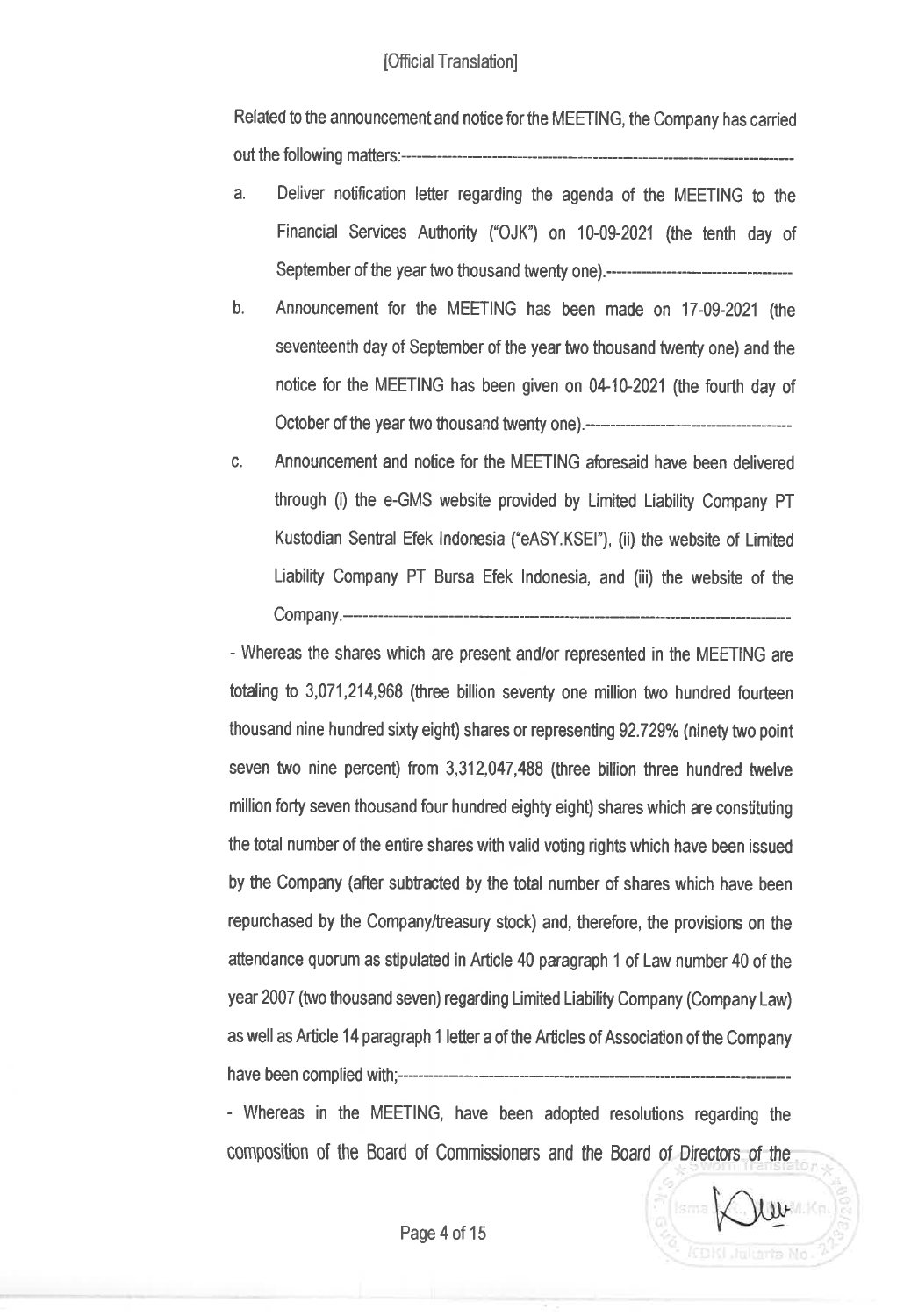Company as well as the amendment to Article 16 of the Articles of Association of the Company, which are going to be set out in this deed; - ln relation to the matters which have been explained above, then, the Appearer by acting in his capacity as mentioned above, states that the MEETING has adopted the followin g resolutions:-

- Resolution on the first agenda:----------

- a. Approve the resignation of Mrs. lSTlNl TATIEK SIDDHARTA from her office as the President Director of the Company validly efiective starting as of the date of closing of the Meeting and to give release and diæharge to Mrs. lSTlNl TATIEK SIDDHARTA fom the liabilities during her term of office provided that her management acüons of the Company which she performed have complied with the Articles of Association of the Company, the legal provisions and the prevailing laws and regulaüons, including but not limited to the provisions of Law Number 40 of the Year 2007 (two thousand seven) regarding Limited Liability Company.
- b. Approve the appointnent of Mrs. lSTlNl TATIEK SIDDHARTA as the Commissioner of the Company validly effective starting as of the date of closing of the MEETING.--------
- c. Approve the resignation of Mister LUCAS KURNIAWAN from his office as the Vice President Director of the Company and simultaneously to appoint Mister LUCAS KURNIAWAN as the President Director of the Company validly effective starting as of the date of closing of the MEETING.---------------------------
- d. Approve the resignation of Mister GEETHA GOVINDAN KUNNATH GOPALAKRISHNAN from his ofüce as the Director of the Company and simultaneously appoint Mister GEETHA GOVINDAN KUNNATH GOPALAKRISHNAN as the Vice President Director of the Company validly effective starting as of the dated of closing of the MEETING.-

e, Approve the appoinfnent of Mister ALOYSIUS D'CRUZ as the Director of the

 $\mathbf{w}$ 

KDKI Jakarta No.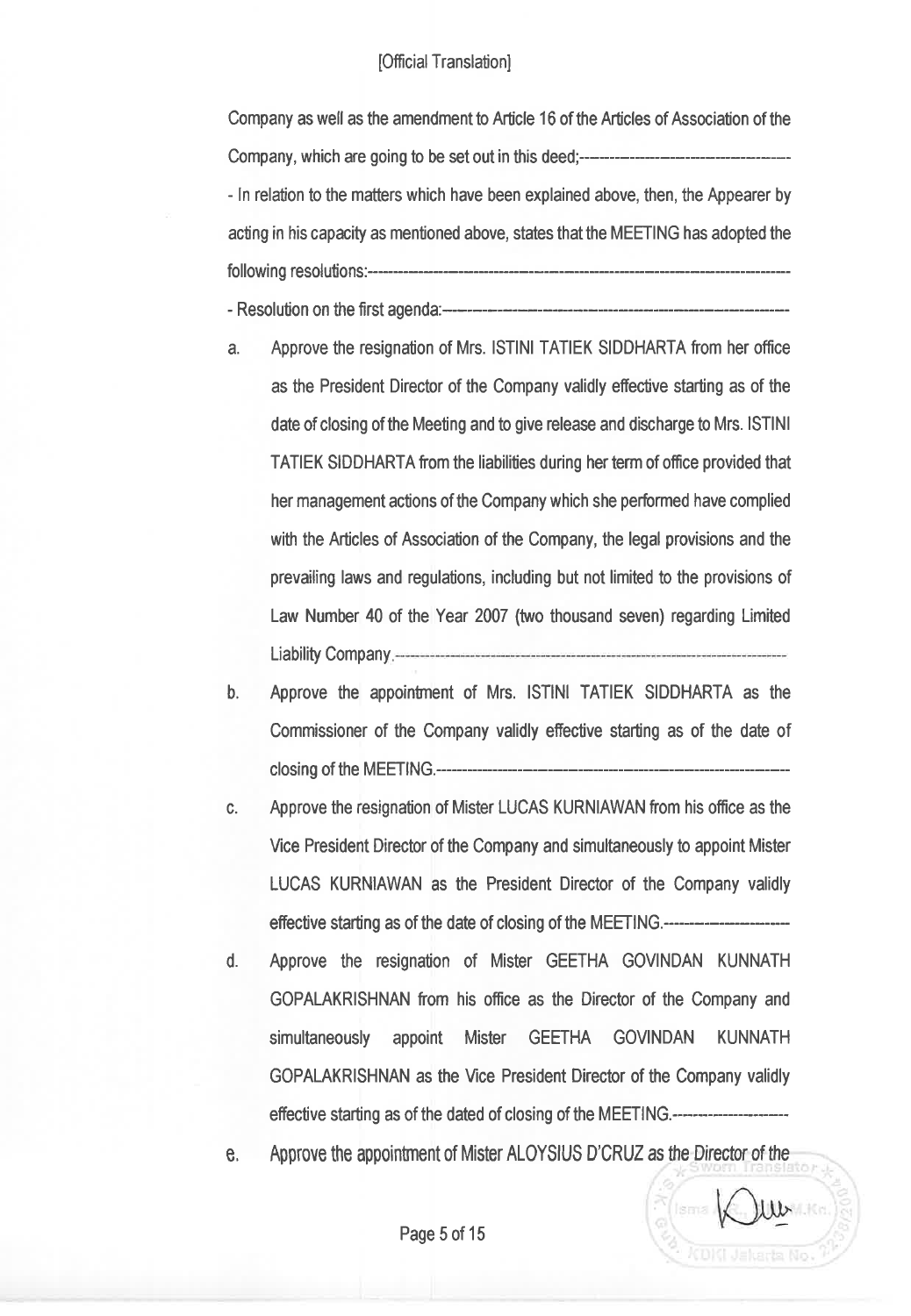Company vafidfy effective starting æ of the date of closing of the MEETING.--

- f. Approve the appointnent of Mrs. NOPRI PITOY as the Director of the Company validly efiective starting as of the date of closing of the MEETING.--
- g Confirm that the composition of the members of the Board of Commissioners and the Board of Directors of the Company starting as of the closing of the MEETING is as following:------\*- The Board of Commissioners:---- President Commissioner (l ndependent------- Commissioner) Mister ADRIANTO MACHRIBI REKSOHADIPRODJO;----------------------------Commissioner : Mister GEORGE SANTOSA TAHIJA;----------Commissioner : Mister SJAKON GEORGE TAHIJA;-------------Commissioner : Mister ANASTASIUS WAHYUHADI;------------Commissioner : Mister ISTAMA TATANG SIDDHARTA:------Independent Commissioner : Mister JOSEP KRISTIADI;-------------------------Independent Commissioner : Mister DARWIN CYRIL NOERHADI;-----------Commissioner : Mrs. ISTINI TATIEK SIDDHARTA;--------------The Board of Directors:---------President Dirætor Mister LUCAS KURNIAWAN Vice President Director Mister GEETHA GOVINDAN KUNNATH-----GOPALAKRISHNAN;---------------------------------Director Mister NAGAWASKITA;- Director Mister ALOYSIUS D'CRUZ;-- Director Mrs. NOPRIPITOY;-\*-

The term of office for the members of the Board of Commissioners and the Board of Directors shall be up to the closing of the Annual General Meeting of Shareholders of the Company to be convened in the year 2025 (two thousand twenty five), except for the term of office of Mister DARWIN CYRIL NOERHADI

 $\mathcal{W}$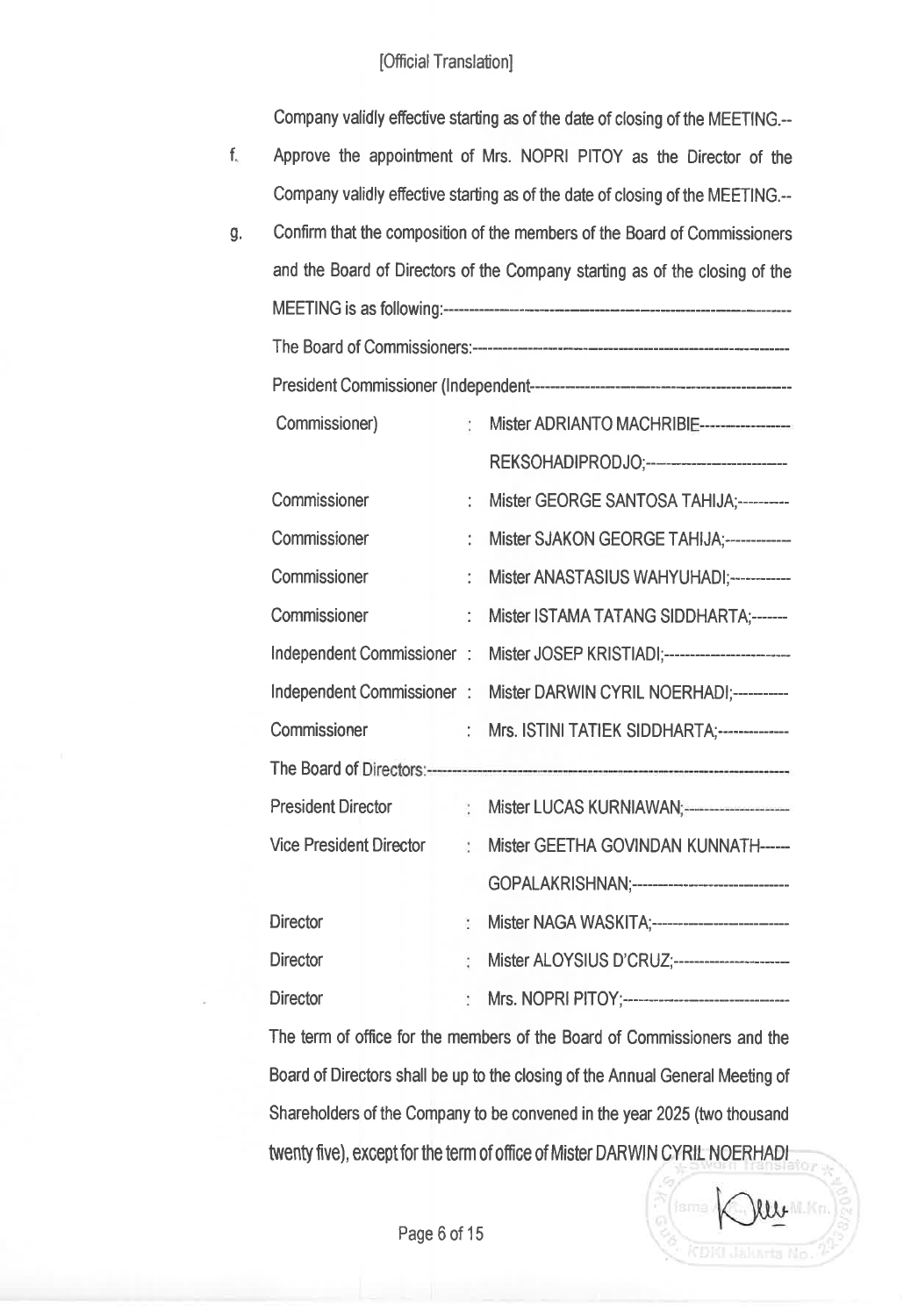as the Independent Commissioner, Mrs. ISTINI TATIEK SIDDHARTA as the Commissioner, Mister LUCAS KURNIAWAN as the President Director, Mister GEETHA GOVINDAN KUNNATH GOPALAKRISHNAN as the Vice President Director, Mister ALOYSIUS D'CRUZ and Mrs. NOPRI PITOY as the Directors shall be up to the closing of the Annual General Meeting of Shareholders of the Company to be convened in the year 2026 (two thousand twenty six) and the term of office of Mister NAGA WASKITA as the Director shall be up to the closing of the Annual General Meeting of Shareholders of the Company to be convened in the year 2022 (two thousand twenty two).----------------------------------

h. Grant authority and power to the Board of Directors of the Company andlor Mister NAGA WASKITA, both individually and collectively with the right of substitution, to set out/state the resolution regarding the composition of the members of the Board of Commissioners and the Board of Directors of the Company aforesaid into the deed drawn up before the Notary and, furthermore, to notify it to the authorities, as well as to take any and all actions which are required in relation to the resolution aforesaid in accordance with the prevailing laws and regulations.-

- Resolution on the second agenda:---

- a. Approve the amendment to the Article 16 of the Articles of Association of the Company regarding the Duties and Authorities of the Board of Directors.----
- b. Grant authority and power to the Board of Directors of the Company and/or Mister NAGA WASKITA, both individually and collætively with the right of substitution, to take any and all actions which are required in relation to the resolution aforesaid, including but not limited to stating/setting out the resolution aforesaid in the deeds drawn up before the Notary, to amend, adjust and/or recompose the provisions of the Article 16 of the Articles of Association of the Company, along with its amendment or renewal (if any) and other text as stipulated by the authorized institutions, as prescribed by as well as in

 $\mathcal{W}$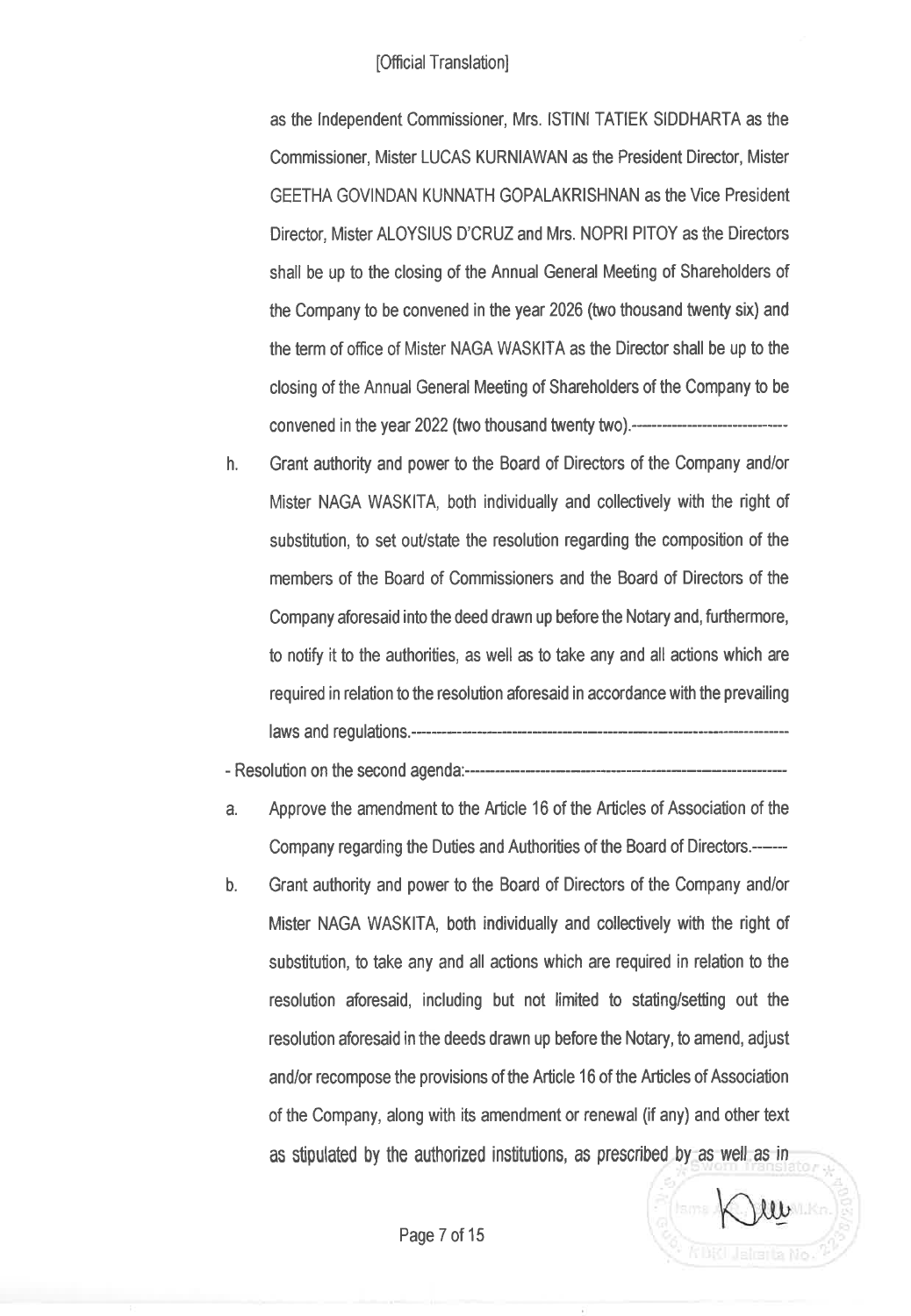accordance with the provisions of the prevailing legislations, which afterward, to submit application for the approval and/or to deliver notification over the resolution of the MEETING and/or the amendment to the Articles of Association of the Company in the resolution of the MEETING to the authorized institutions, as well as to take all and any actions which are required, in accordance with the prevailing laws and regulations.------------------

- Furthermore, in relation to the resolution for the amendment to the Article 16 of the Articles of Association of the Company aforesaid, then, the appearer by acting in his capacity as mentioned above, hereby states of recomposing the provisions of the Article 16 of the Articles of Association of the Company, therefore, hereinafter it will be written and will be read as follows:-

-------.DUTIES AND AUTHORITIES OF THE BOARD OF DIRECTORS------- Article 16--------

- 1. The Board of Directors has the duty of carrying out and being responsible for the management of the Company for the interest of the Company in achieving the purposes and objectives of the Company.--
- 2. Every member of the Board of Dirætors will be obliged to, in good faith and full sense of responsibility, perform his duties, with due observance of the prevailing laws and regulations and the Articles of Association.--
- 3. A member of the Board of Directors may concurrently serve other office with due observance of the provisions of the laws and regulatons and the prevailing regulations in the Capital Market---------------------------------
- 4. The main duties of the Board of Directors are:-------------------------------
	- a. Directing, managing and controlling the Company in accordance with the objectives of the Company and always striving for improving the efficiency and effectiveness of the Company;------
	- b. Controlling, maintaining and managing the assets of the Company;--------------------------------

Page 8 of 15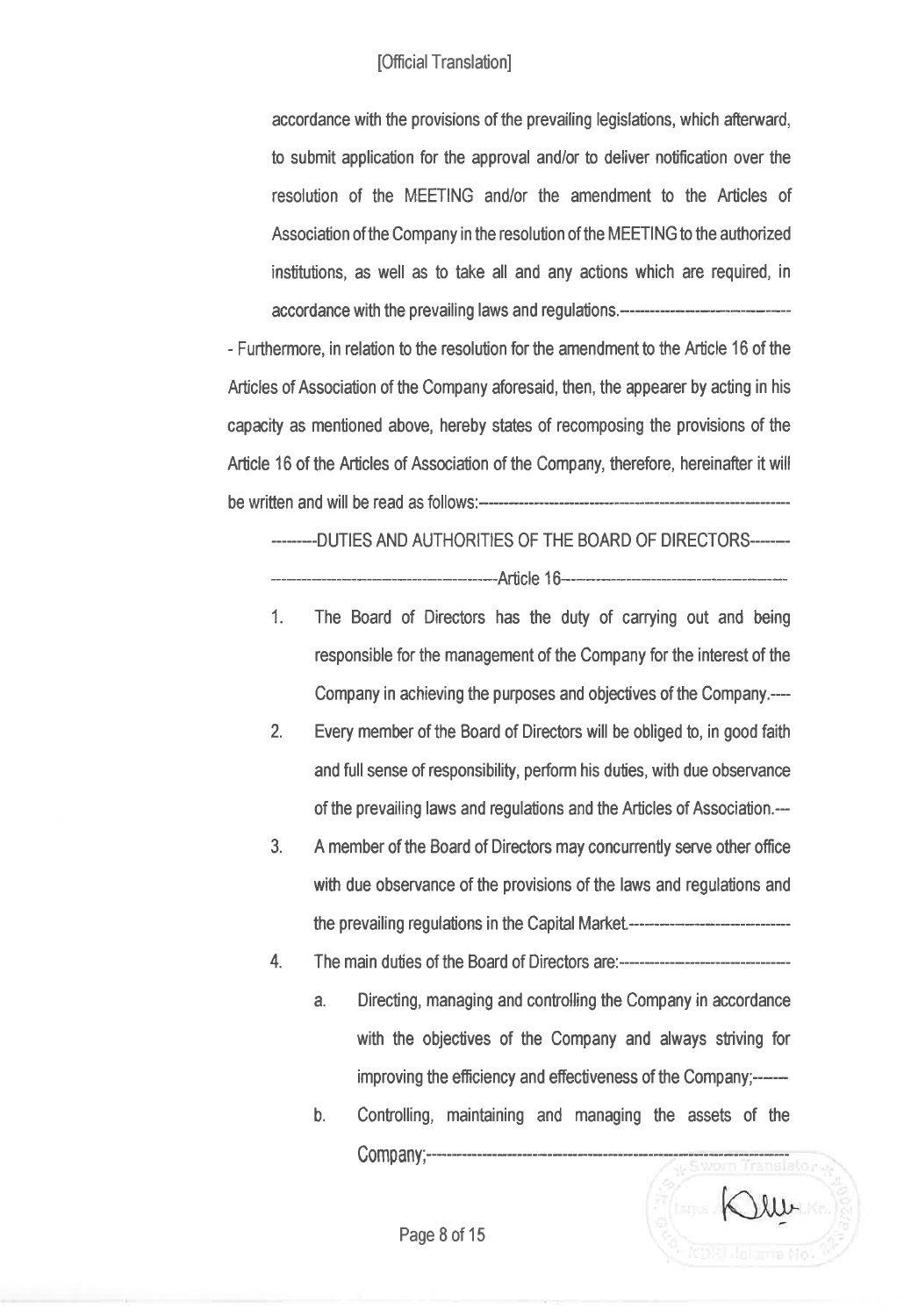c. Composing the annualwork plan containing the annual budget of the Company and it must be delivered to the Board of Commissioners to obtain approval from the Board of Commissioners, before the commencement of the forthcoming financial year

ln the framework of supporting the effectiveness on the performance of its duties and responsibilities, the Board of Directors may establish committees and will be obliged to carry out evaluation towards the performance of the committees aforesaid at the end of every financial year of the Company. To support the implementation of good corporate governance by the Company, the Board of Directors will be obliged to establish, as well as will be authorized to appoint and dismiss the corporate secretary or the composition of the corporate secretary working unit led by a person in charge.--

- 5. The Board of Directors will be entitled to represent the Company inside and outside the Court regarding any matters and in any incidents, to bind the Company to other party, and other party to the Company, as well as to take any ætions, pertaining both to the management and ownership affairs, with due observance of the laws and regulations and the prevailing regulations in the Capital Market sætor in lndonesia, and with the restriction that in order
	- a. acquire/run a new business/business activity, including to approve the acquirement/the running of a new business/business activity by a subsidiary company of the Company;--------
	- b. acquire, sell or encumber the assets or estates of the Company exceeding 5% (five percent) of the aggregate assets of the Company;-
	- c. approve the acquirement of new assets or estates of a subsidiary

 $1111$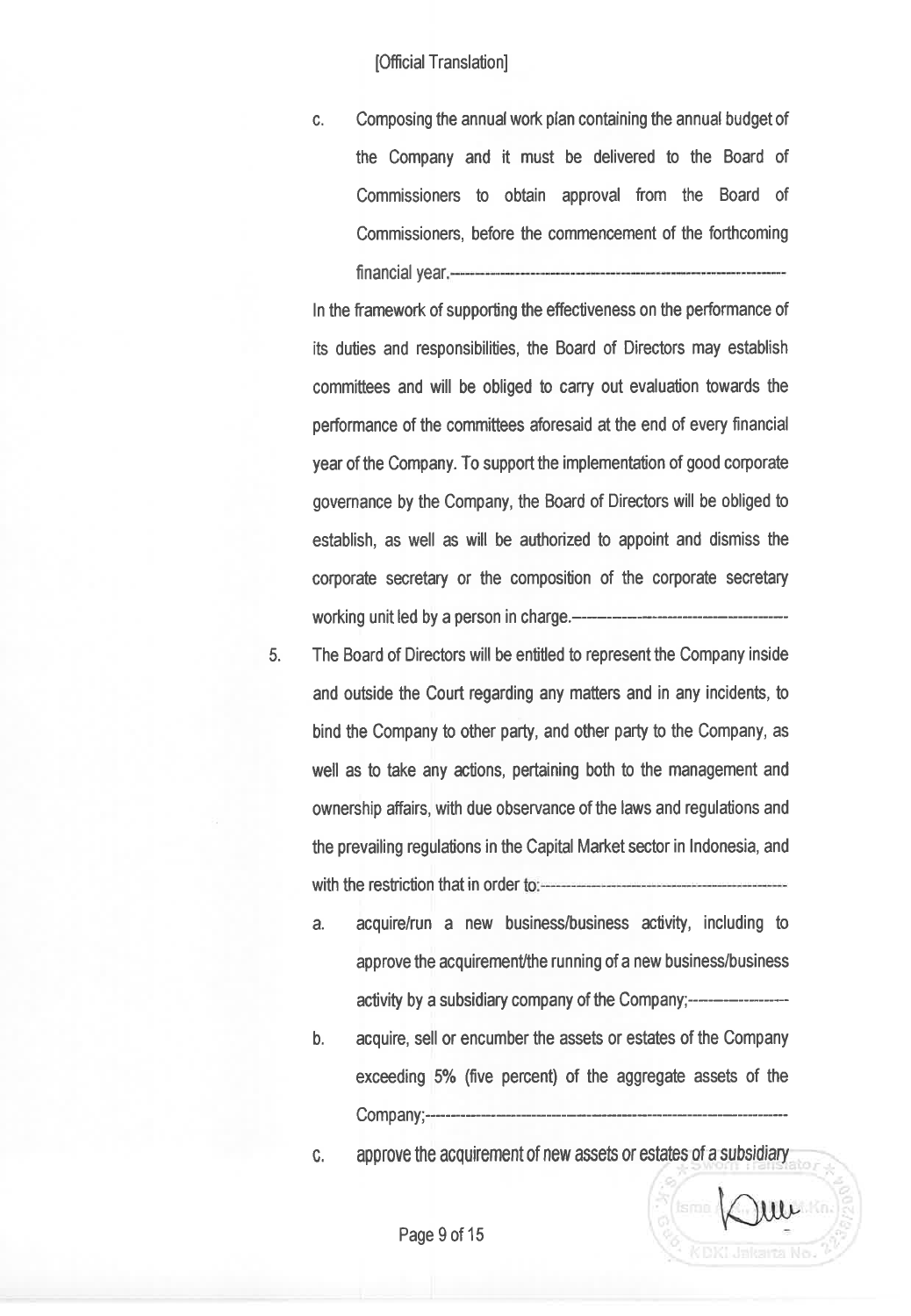company of the Company, the value of which exceeds US\$ 500,000 (five hundred thousand United States Dollar) or its equivalent in Rupiah currency;-----------------

- d. approve the transfer or encumbrance exceeding 50% (fifty percent) of the aggregate net assets estates of a subsidiary company, in one or more single or related transactions;-------
- e, change the annual work/budget plan ofthe Company and spend the capital and operating expenses (outside the annual budget which has been approved), including to approve the change of annual work and/or budget plan of a subsidiary company of the Company and to approve the spending of the capital and operating expenses (outside the annual budget which has been approved) of a subsidiary company of the Company, the value of which exceeds US\$ 100,000 (one hundred thousand United States Dollar) or its equivalent in Rupiah currency;----------------------------
- f. approve the appointment and dismissal of the members of the Board of Directors and the Board of Commissioners as well as the auditor of a subsidiary company;
- g. acquire debts and other financing facilities from the banks by the Company, including the acquirement of debts and other financing facilities from the banks by a subsidiary company, the value of which exceeds US\$ 500,000 (five hundred thousand United States Dollar) or its equivalent in Rupiah currency;--------------------
- h. execute material contract other than contracts commonly executed in the ordinary course of business;------------------
- i. approve the execution of material contract other than contracts commonly executed in the ordinary course of business by a subsidiary company of the Company;----------Translator

 $uv$ 

Page 10 of 15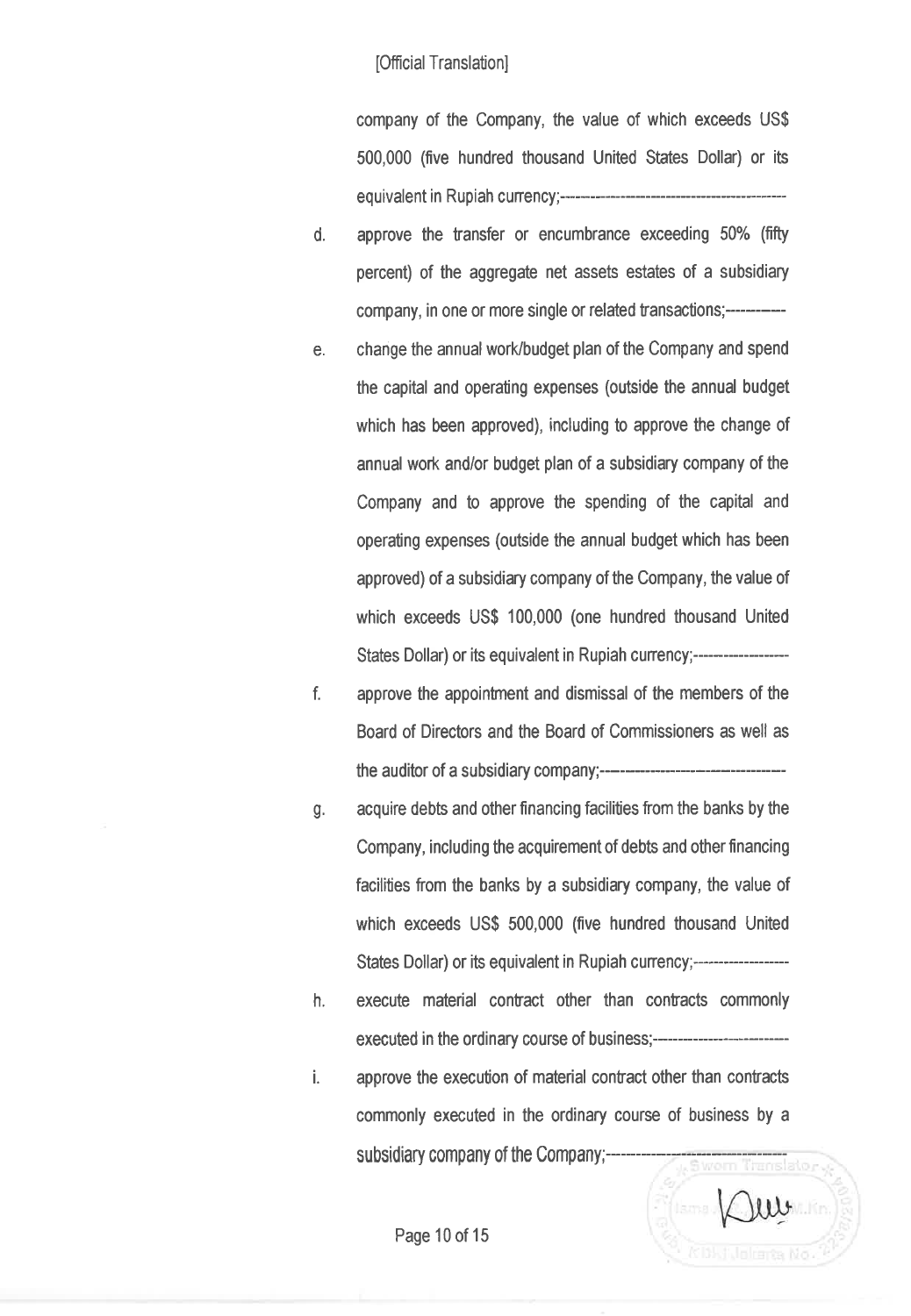- j. execute an agreement with a member of the Board of Directors of the Company, a member of the Board of Commissioners of the Company, a shareholder of the Company as well as their affiliates, other than agreements with bona fide arm's length terms;----
- k. approve the execution of an agreement by a subsidiary company of the Company with a member of the Board of Directors of the Company, a member of the Board of Commissioners of the Company, a shareholder of the Company as well as their affliates, other than agreements with bona fide arm's length terms;---:
- l. approve the amendment to the articles of association or other constitutional documents of a subsidiary company of the Company;-
- m. approve the merger, consolidation, acquisition and spin-0fi of <sup>a</sup> subsidiary company of the Company; and---
- n. approve the bankruptcy, liquidation or dissolution of a subsidiary company of the

must be with the approval of or the relevant documents must be coexecuted bythe Board of Commissioners

- ô. in order to perform the legal action
	- a. transferring, relinguishing rights over the assets of the Company the amount of which is more than 50% (fifty percent) of the total net assets of the Company in 1 (one) or more síngle or related transætions;
	- b. placing the assets of the Company as securities over debt, the amount of which is more than 50% (fifty percent) of the total net assets of the Company in 1 (one) or more single 0r related

 $uv$ 

Page 11 of 15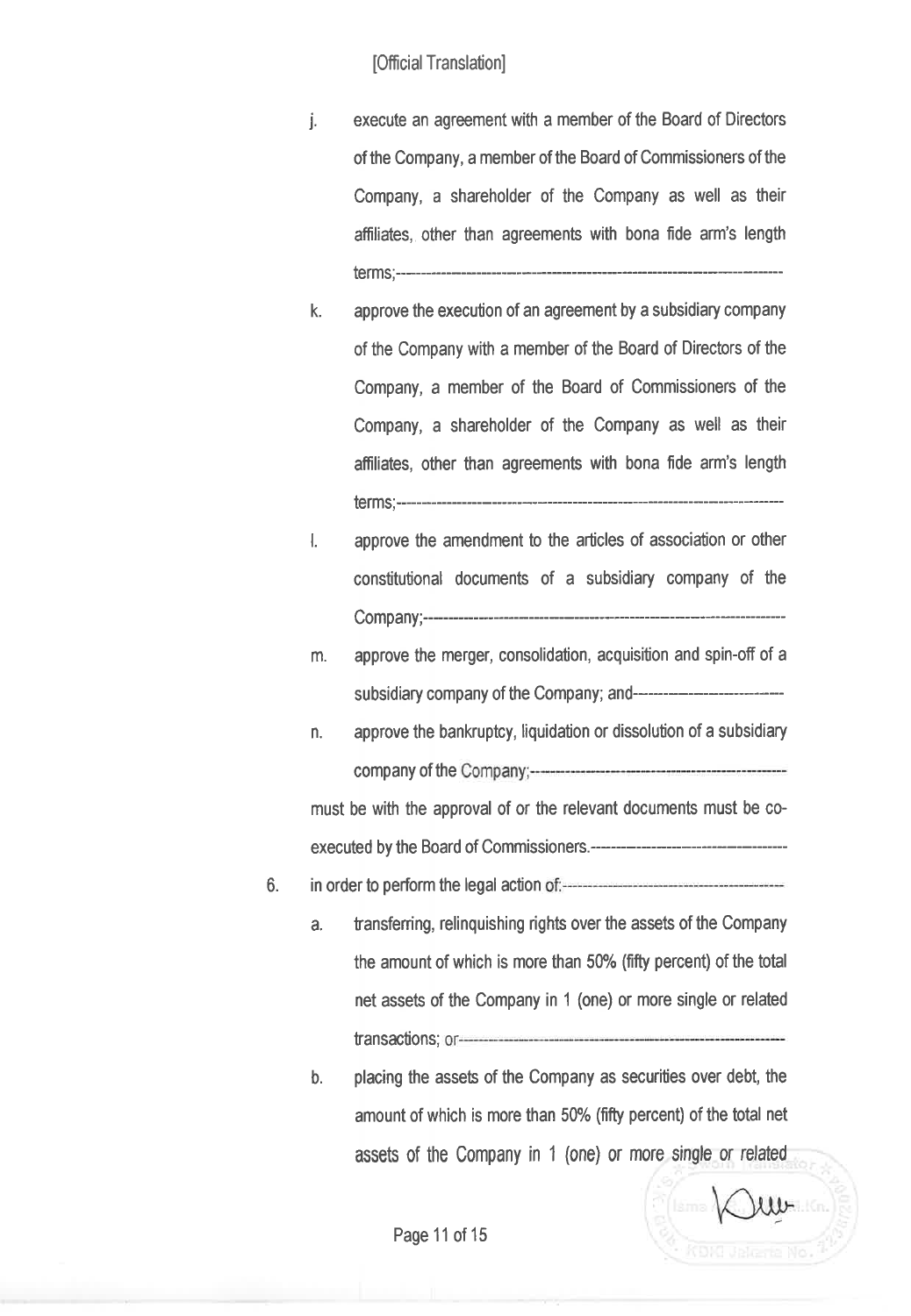tansactions;------- the Board of Directors must obtain approval from the GMS in accordance with Article 14 paragraph 1 letter c of this Articles of Association, with due observance of the laws and regulations, the regulations of 0JK and the prevailing regulations in the Capital Market sector

- 7 To perform the legal action in the form of material transætions or fansactions containing ænflict of interest as refened to in the prevailing laws and regulations and the regulations in the Capital Market sector, the Board of Directors requires the approval of the GMS which is convened in accordance with the prevailing laws and regulations in the Capital Market sætor.----
- 
- 8. a. <sup>A</sup>member of the Board of Directors will not be authorized to representthe Company
	- i. there is any case before the court between the Company and the relevant member of the Board of Directors;
	- ii. the relevant member of the Board of Directors has an interest conflicting with the interest of the Company;-------
	- iii. the member of the Board of Directors is suspended as refened to in Article 19 paragraph 7 of this Articles of Association, starting as of the resolution on the suspension by the Board of Commissioners up to
		- 1) the obtainment of resolution of the GMS conforming or annulling the suspension aforesaid; or--------------
		- 2) the lapse of period as refened to in Article <sup>19</sup> paragraph 9 of this Articles of Association.------------

**AQUESTER** 

b. ln the event as referred to in paragraph 7 letter a of this Article, will be entitled to represent the Company (without prejudice to the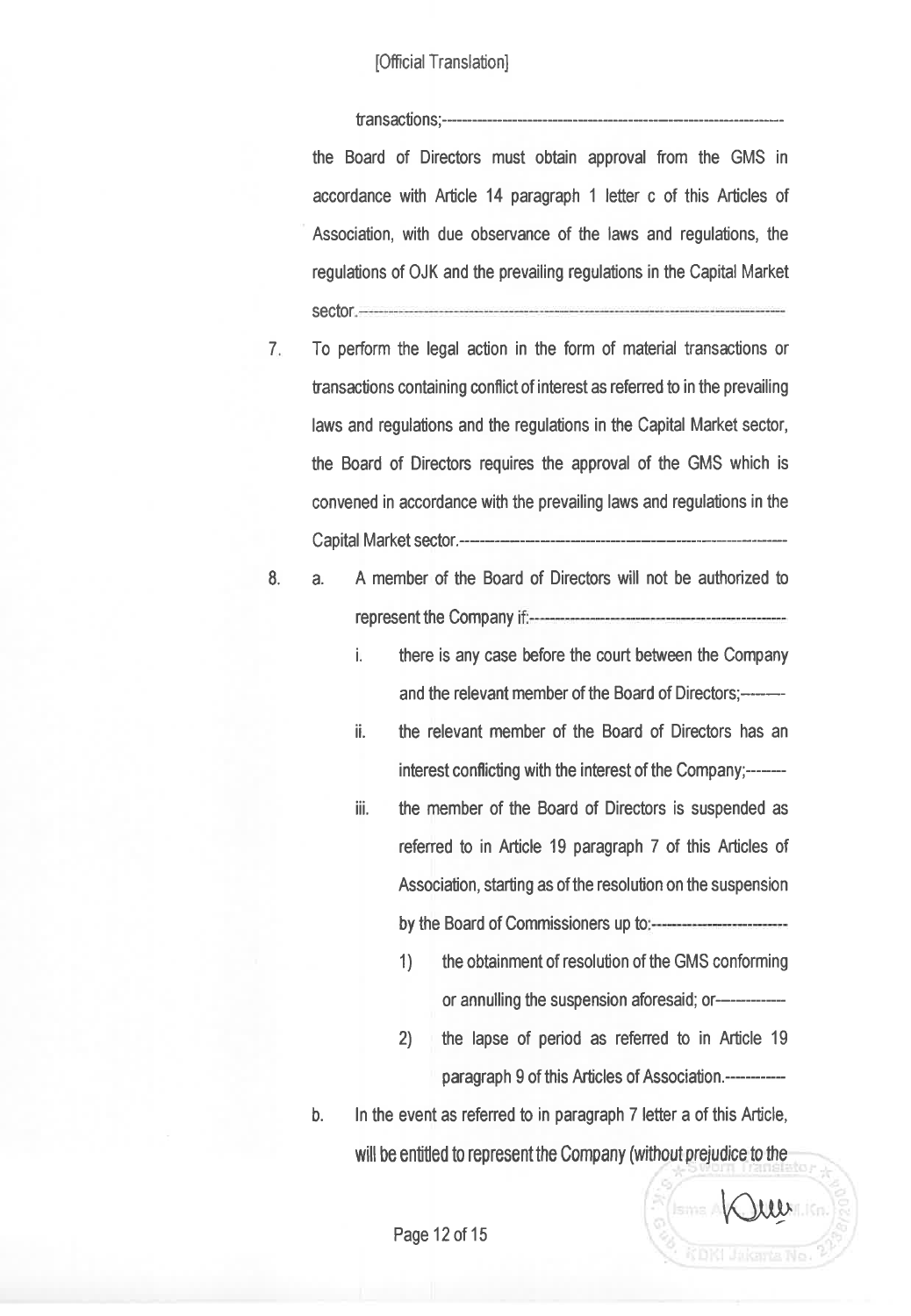provisíons ín this Articles of Assocíation) shalf be:-------

- i. other member of the Board of Directors who does not have any conflict of interest with the Company;-
- ii. the Board of Commissioners, in the event that the entire members of the Board of Dirætors have conflict of interest with the Company;
- iii. other party appointed by the GMS, in the event that the entire members of the Board of Directors or the Board of Commissioners have conflict of interest with the Company.
- 9. a. The President Director collectively with a Director who is responsible for the matters related to his authority will be entitled and authorized to act for and on behalf of the Board of Directors as well as represent the Company;-------
	- ln the event that the President Director is absent or prevented from acting due to any reason whatsoever, of which impediment no evidence to the third party will be required, then, the President Director will be obliged to appoint another Director as his attorney-in-fact by virtue of a written power of attorney. The Director so appointed by the President Director, furthermore, collectively with a Director who is responsible for the matters related to his authority, will be entiüed and authorized to act for and on behalf of the Board of Directors as well as to represent the b. Company
- 10. The Board of Directors, in certain matters, will be entiüed to appoint one or more individuals as its attorney-in-fact by granting them specific authorities as described in a written power of attorney
- 11. Any actions of the members of the Board of Directors contradictory to the Articles of Association are invalid. ranslato.

 $10$ 

Page 13 of 15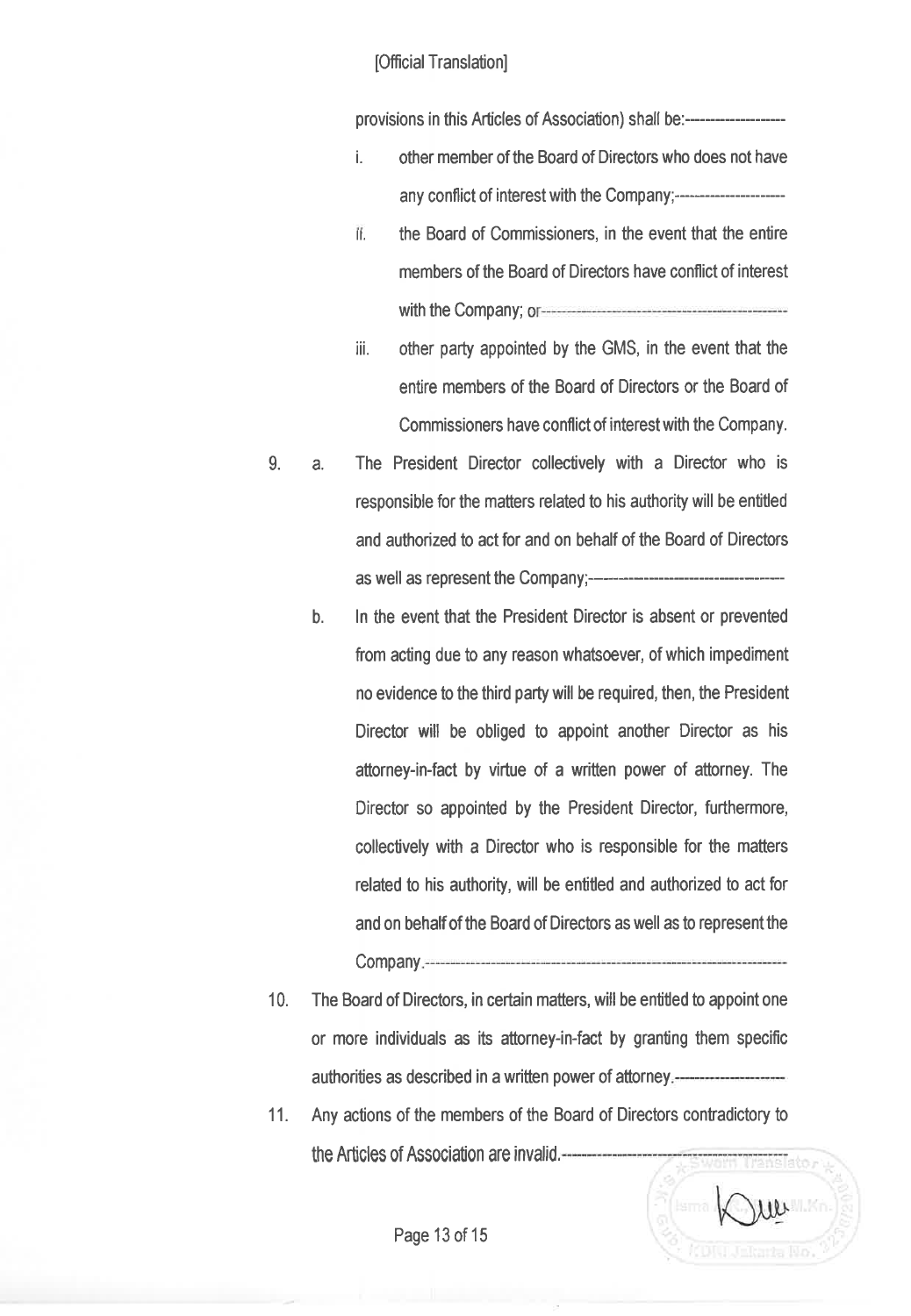12. The distribution of duties and authorities of every member of the Board of Directors will be stipulated and determined by the GMS and such authorities by the GMS may be delegated to the Board of Commissioners. ln the event that the GMS did not stipulate it, then, the distribution of duties and authorities of the members of the Board of Directors will be stipulated based on the resolution of the Board of Directors.--

- Furthermore, the appearer hereby states and fully wanants the correctness of the identity of the appearer, which is in accordance with the identification card as well as the date presented to me, Notary, and the appearer hæ also afüxed his fingerprints on the separately made attachment, however, which constitutes an integral and inseparable part to the minutes of this deed.

- The appearer hereby also states of having fully understood and acknowledged the entire and every content of this deed, therefore, in relation to the matters mentioned above, then, the appearer hereby states of taking full responsibility over such matter as well as indemnify me, Notary, and the witnesses, from any and every arising consequences.-------------

#### WTNESS WHEREOF THIS DEED

- Drawn up as the minutes and conducted in Jakarta, on the day and date as mentioned in the beginning of this deed, in the presence of  $\frac{1}{2}$ 

- 1. Mister AHMAD JAMALUDDIN, Sarjana Hukum, born in Karawang, on 21-08- 1991 (the twenty first day of August of the year one thousand nine hundred ninety one), private person, lndonesian Citizen, residing in Karawang Regency, Krajan IV Hamlet, Neighborhood Association 006, Administrative Unit 010, Talagasari Sub-district, Talagasari District the holder of Resident ldentification Card number 3215172108910002, temporarily present in Jakarta;---
- 2. Mrs. ANNA HIDAYANTI, Sarjana Hukum, born in Semarang, on 22-06-1968

 $V$